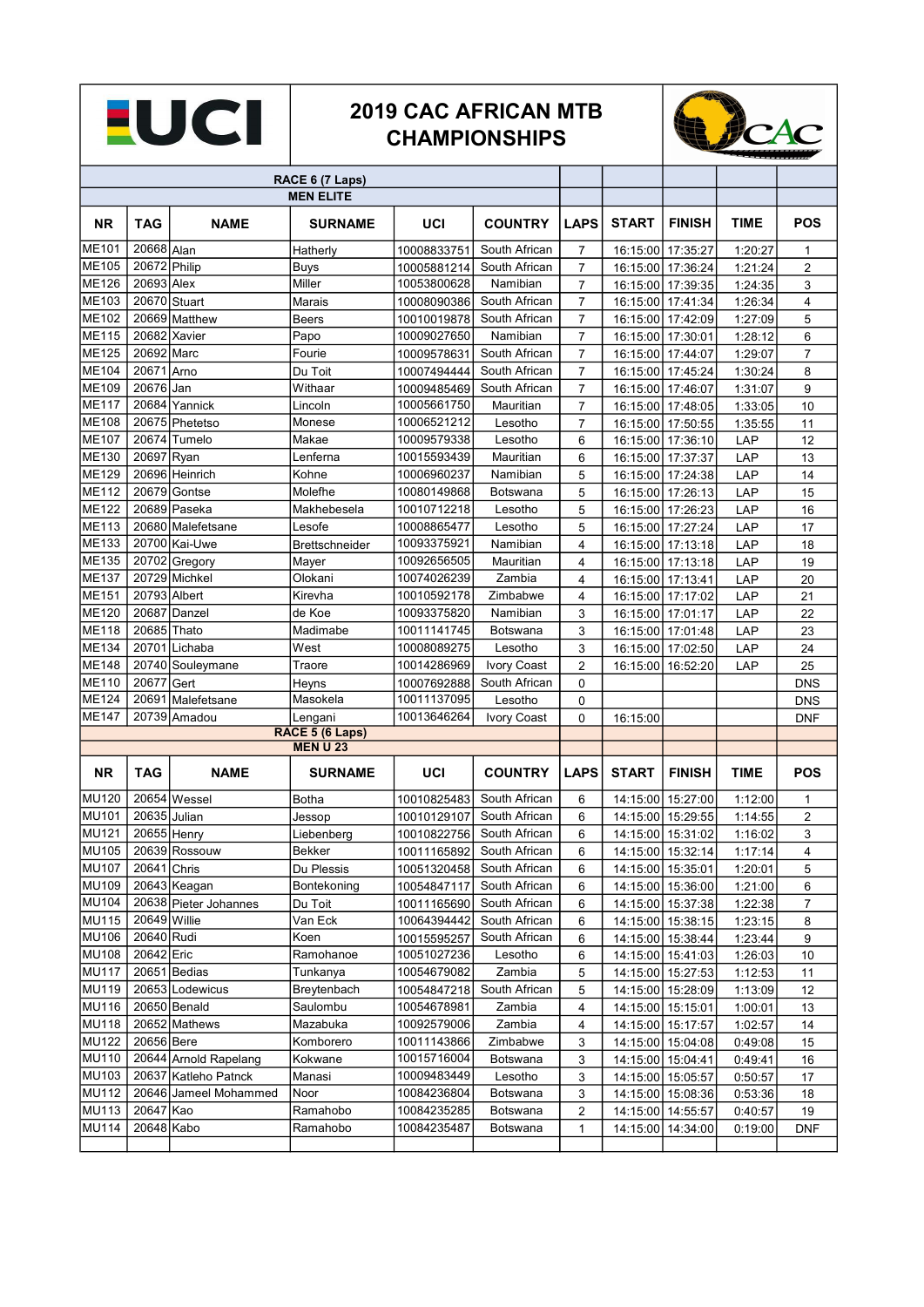

## 2019 CAC AFRICAN MTB CHAMPIONSHIPS



| RACE 4 (6 Laps)    |              |                                          |                 |             |                 |                         |                   |                   |             |                         |
|--------------------|--------------|------------------------------------------|-----------------|-------------|-----------------|-------------------------|-------------------|-------------------|-------------|-------------------------|
| <b>WOMEN ELITE</b> |              |                                          |                 |             |                 |                         |                   |                   |             |                         |
| <b>NR</b>          | <b>TAG</b>   | <b>NAME</b>                              | <b>SURNAME</b>  | UCI         | <b>COUNTRY</b>  | <b>LAPS</b>             | <b>START</b>      | <b>FINISH</b>     | <b>TIME</b> | <b>POS</b>              |
| <b>WE101</b>       |              | 20703 Mariske                            | <b>Strauss</b>  | 10006449773 | South African   | 6                       |                   | 12:15:00 13:38:39 | 1:23:39     | $\mathbf{1}$            |
| <b>WE102</b>       |              | 20704 Cherie                             | Redecker        | 10007694508 | South African   | 6                       |                   | 12:15:00 13:40:39 | 1:25:39     | $\overline{c}$          |
| <b>WE103</b>       |              | 20705 Candice                            | Lill            | 10006797256 | South African   | 6                       |                   | 12:15:00 13:41:33 | 1:26:33     | 3                       |
| <b>WE106</b>       |              | 20708 Michelle                           | Vorster         | 10010621884 | Namibian        | 6                       |                   | 12:15:00 13:42:06 | 1:27:06     | 4                       |
| <b>WE104</b>       | 20706 Sarah  |                                          | Hill            | 10008867194 | South African   | 6                       | 12:15:00 13:46:31 |                   | 1:31:31     | 5                       |
| <b>WE110</b>       |              | 20712 Tiffany                            | Keep            | 10054851662 | South African   | 6                       |                   | 12:15:00 13:52:48 | 1:37:48     | 6                       |
| <b>WE113</b>       |              | 20715 Carmen                             | Johannes        | 10059841506 | Namibian        | 5                       |                   | 12:15:00 13:40:33 | 1:25:33     | $\overline{7}$          |
| <b>WE114</b>       |              | 20716 Nancy                              | Debe            | 10073397355 | Kenya           | 5                       |                   | 12:15:00 13:42:55 | 1:27:55     | 8                       |
| <b>WE115</b>       |              | 20717 Stacey                             | Hyslop          | 10054679385 | Zimbabwe        | 4                       |                   | 12:15:00 13:27:21 | 1:12:21     | 9                       |
| <b>WE105</b>       |              | 20707 Bakang Matshediso                  | Ebudilwe        | 10011142048 | Botswana        | $\overline{\mathbf{4}}$ |                   | 12:15:00 13:28:59 | 1:13:59     | 10                      |
| <b>WE111</b>       |              | 20713 Marion                             | Schonecke       | 10090121973 | Namibian        | 3                       |                   | 12:15:00 13:11:42 | 0:56:42     | 11                      |
| <b>WE108</b>       |              | 20710 Lehane                             | Oosthuizen      | 10054846814 | South African   | 3                       | 12:15:00 13:12:29 |                   | 0:57:29     | 12                      |
| <b>WE112</b>       |              | 20714 Raphaelle                          | Lamusse         | 10064385752 | Mauritian       | 3                       |                   | 12:15:00 13:14:12 | 0:59:12     | 13                      |
| <b>WE109</b>       |              | 20711 Aurelie                            | Halbwachs       | 10005663164 | Mauritian       | $\mathbf{0}$            | <b>DNS</b>        |                   |             |                         |
|                    |              |                                          |                 |             |                 |                         |                   |                   |             |                         |
|                    |              |                                          | RACE 3 (5 Laps) |             |                 |                         |                   |                   |             |                         |
| <b>MEN JUNIOR</b>  |              |                                          |                 |             |                 |                         |                   |                   |             |                         |
|                    |              |                                          |                 |             |                 |                         |                   |                   |             |                         |
| <b>NR</b>          | <b>TAG</b>   | <b>NAME</b>                              | <b>SURNAME</b>  | UCI         | <b>COUNTRY</b>  | <b>LAPS</b>             | <b>START</b>      | <b>FINISH</b>     | <b>TIME</b> | <b>POS</b>              |
| MJ101              |              | 20590 Daniel Tjaart Mauritz van der Walt |                 | 10052105451 | South African   | 5                       |                   | 10:15:00 11:15:39 | 1:00:39     | $\mathbf{1}$            |
| MJ105              | 20594        | Johan                                    | van Zyl         | 10075544590 | South African   | 5                       |                   | 10:15:00 11:15:55 | 1:00:55     | $\overline{2}$          |
| MJ103              |              | 20592 Tristan                            | Nortje          | 10074558123 | South African   | 5                       |                   | 10:15:00 11:15:58 | 1:00:58     | 3                       |
| MJ102              | 20591        | Jamie                                    | Penfold         | 10075786181 | South African   | 5                       |                   | 10:15:00 11:16:55 | 1:01:55     | $\overline{\mathbf{4}}$ |
| MJ122              | 20611        | Luke                                     | Moir            | 10059516150 | South African   | 5                       |                   | 10:15:00 11:19:23 | 1:04:23     | 5                       |
| MJ112              |              | 20599 Hennie                             | Van Wyk         | 10074569843 | South African   | 5                       |                   | 10:15:00 11:19:38 | 1:04:38     | 6                       |
| MJ110              | 20601        | <b>Thomas Luc</b>                        | Hudson          | 10058756116 | South African   | 5                       |                   | 10:15:00 11:21:10 | 1:06:10     | $\overline{7}$          |
| MJ104              | 20593 Dieter |                                          | Koen            | 10076263404 | Namibian        | 5                       |                   | 10:15:00 11:21:33 | 1:06:33     | 8                       |
| MJ113              |              | 20602 Camelius                           | van der Riet    | 10074566308 | South African   | 5                       |                   | 10:15:00 11:22:11 | 1:07:11     | $\boldsymbol{9}$        |
| MJ108              |              | 20597 Reinhart                           | Viljoen         | 10088968279 | South African   | 5                       |                   | 10:15:00 11:23:20 | 1:08:20     | 10                      |
| MJ107              |              | 20596 Matteo                             | Damilano        | 10089598577 | South African   | 5                       |                   | 10:15:00 11:23:47 | 1:08:47     | 16                      |
| MJ111              |              | 20598 Daniel                             | Kotze           | 10088966663 | South African   | 5                       |                   | 10:15:00 11:23:56 | 1:08:56     | 11                      |
| MJ115              |              | 20603 Heinie Kriegler                    | <b>Beukes</b>   | 10074543571 | South African   | 5                       |                   | 10:15:00 11:24:38 | 1:09:38     | 12                      |
| MJ118              |              | 20607 Hadrien                            | Maingard        | 10063061906 | Mauritian       | 5                       |                   | 10:15:00 11:25:33 | 1:10:33     | 13                      |
| MJ120              | 20609 Thys   |                                          | van der Riet    | 10088968178 | South African   | 5                       |                   | 10:15:00 11:30:17 | 1:15:17     | 14                      |
| <b>MJ117</b>       |              | 20606 Lebopo Manoto                      | Mompe           | 10084236703 | <b>Botswana</b> | 4                       |                   | 10:15:00 11:21:40 | 1:06:40     | 15                      |
| MJ109              | 20600 Niels  |                                          | Hartmann        | 10063025227 | Mauritian       | 3                       |                   | 10:15:00 10:55:05 | 0:40:05     | <b>DNF</b>              |
| MJ114              | 20604 Hugo   |                                          | Hahn            | 10084382506 | Namibian        | 1                       |                   | 10:15:00 10:27:08 | 0:12:08     | <b>DNF</b>              |